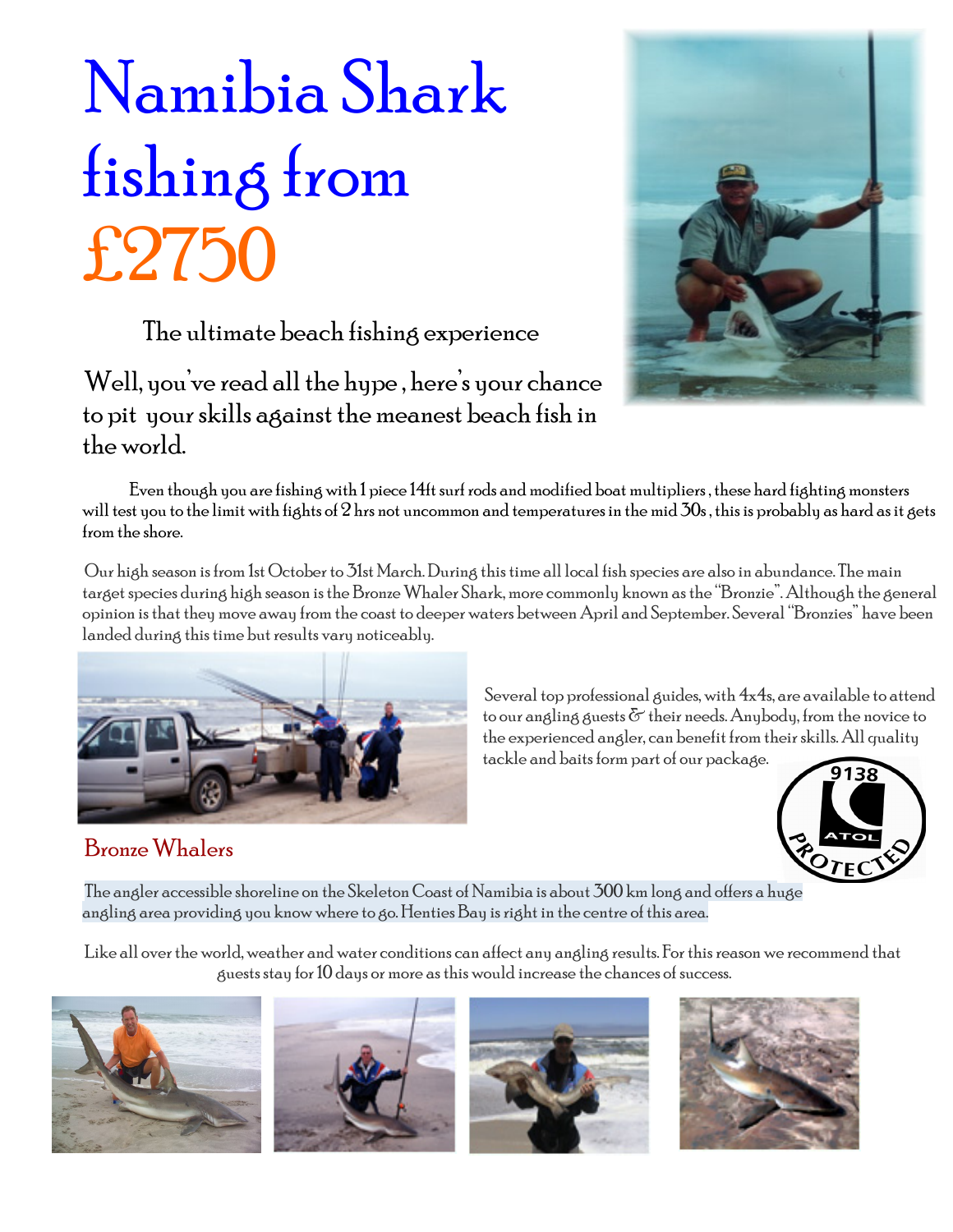#### All "Bronzies" are tagged, weighed by electronic scale, photographed and released

#### Other Target Species

Besides the highly regarded Bronzie, good specimens of Kabeljou, Steenbra, Galjoen and Black Tail are all known as good edibles.

These, Spotted Gulley Sharks and other species, can be caught all year round. They all provide

top fishing fun and this year good specimens have already been landed with Sea Ace Guides in assistance.

It is left to our angling guests to decide on the species of their choice. Our guides can assist you in choosing your target species depending on the water conditions.

#### Accommodation

Guests have the option of  $4$  double/twin rooms and  $1$  family flat. To accommodate a total of up to 12 persons sharing or 6 singles. All rooms are serviced En-suite and main facilities

> Telephone and e-mail facilities are available for those that want to stay in touch with their office or home. Laundry  $\delta$  ironing is available at a small service fee.

#### Meals:

Meals include: English breakfast, lunch packs with soft drinks and cooked/grilled/ BBQ dinners.

Safaris

Year round we can offer tailored vacation packages that can combine fishing with a safari through the outstanding safari park of Etosha

Safaris through Etosha are of any length but are typically of 4 days with 3 overnight stays. All accommodation is in excellent lodges within the park.

Alternatively, we can arrange either exciting day trips that can include desert quad bike tours, sand boarding, skydiving, horse riding, paragliding, dolphin cruises, hot air ballooning and scenic flights or we can tailor a sight seeing package for you.